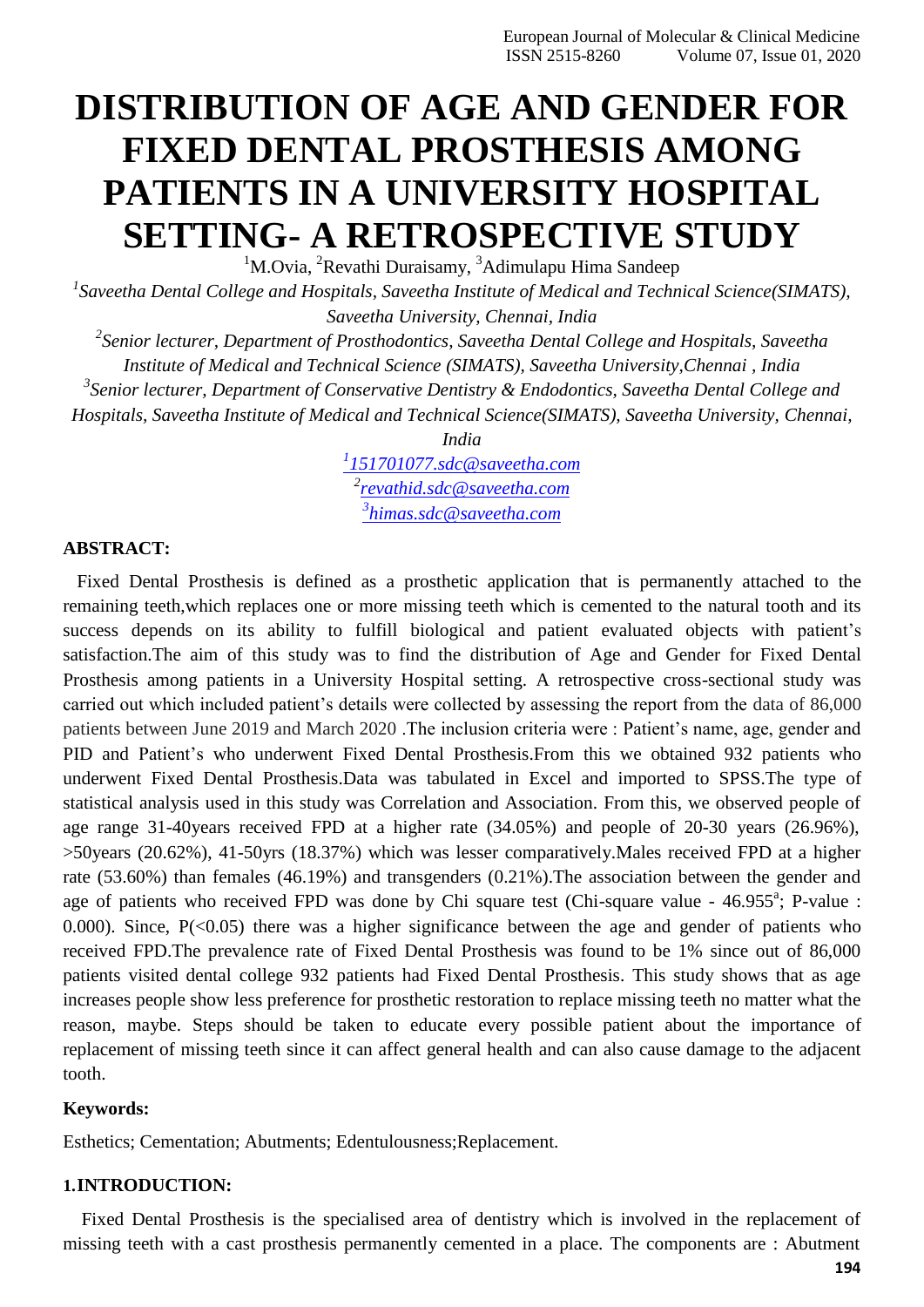which acts as an attachment tooth to Fixed Dental Prosthesis,Pontic is the artificial tooth suspended from abutment teeth, Retainer is an extracoronal restoration cemented to the prepared abutment tooth, Connector is a rigid or non-rigid joint connection between the pontic and retainer<sup>1</sup>[.](https://paperpile.com/c/eiZwGE/m4RM) Prosthodontic treatment is a common procedure for the elderly as tooth loss is reality in their old age. The profile of patient population seeking prosthodontic treatment is changing over time.<sup>[2](https://paperpile.com/c/eiZwGE/ZfPF)</sup>

The types of Fixed Dental Prosthesis includes, Resin-bonded bridges, PFM bridges, Screw retained and Cemented retained implant supported bridges,The aim of the fixed prosthodontic treatments are involved in restoring the function and mastication, restoring aesthetics, maintaining health and integrity of dental arches and supporting the treatment of problems related to Temporomandibular joint.<sup>[3](https://paperpile.com/c/eiZwGE/YKNF)</sup>

The indications of Fixed Dental Prosthesis are : Missing of one or two adjacent teeth in the same arch , supportive healthy tissues, presence of suitable abutment teeth, good health of the patients  $4,5$ . The major contraindications associated with Fixed Dental Prosthesis are : Diseased or missing supportive tissues, absence of suitable abutment teeth, health issues, poor oral hygiene habits and if the patient is not affordable  $6-10$ . Types of Tooth supported Fixed Dental Prosthesis generally are : Inlay, Onlay, Porcelain Veneers, Full crown, Porcelain-fused-to-metal-crown, Fixed bridge, Resin bonded bridge  $^{11,12,13,14,15}$  $^{11,12,13,14,15}$  $^{11,12,13,14,15}$  $^{11,12,13,14,15}$ . Previously we had worked on  $1617-22$ , this experience led us to work on knowing the distribution of age and gender for Fixed Dental Prosthesis.

The age influence on Fixed Dental Prosthesis as mentioned shows that as age increased willingness of the patient towards Fixed Dental Prosthesis has drastically increased<sup>[23](https://paperpile.com/c/eiZwGE/guE9)</sup>. Prosthodontics treatment is a very common procedure for the elderly as tooth loss is a reality in old age. Dentists usually take care of increasingly older patients with physiological age manifesting as cognitive impairment, frailty or multiple chronic disease or people who have side effects of medicine.<sup>2425-28</sup>. Previously our team conducted numerous surveys and clinical trials  $29-36$  over the past 5 years. This idea for our study stemmed from the current interest for our study.

Some studies <sup>[37](https://paperpile.com/c/eiZwGE/SW4M)</sup>showed the gender influence on patients willing to have Fixed Dental Prosthesis. The variability may be influenced by ability to afford this type of treatment, accessibility of treatment and attitudes towards it. However, decision making for different patterns of tooth loss disproportionately affects people, and there is a need to achieve better clinical outcomes, which are also cost efficient. Epidemiological studies <sup>[38](https://paperpile.com/c/eiZwGE/iEhK)</sup> have shown that, when life expectancy gradually increases, the percentage of elderly individuals with prosthodontic treatment in the population increases. Therefore, the aim of this study is to find out the incidence of age and gender for Fixed Dental Prosthesis.

# **2.MATERIALS AND METHODS :**

#### **2.1. Study Setting :**

A retrospective study was carried out among patients in a University hospital setting. This is based on a university setting because data available was in the similar ethnicity with the particular geographic location. The trends in the other location that were not assessed in the study setting. Ethical approval was taken from the universal ethical committee. In total, three reviewers were involved to cross verify data.

## **2.2. Sampling :**

The sample was collected from records with patients' data like : PID, name, age, gender and date of their first visit from June 2019 to April 2020 and tabulation was done in a chronological order using Excel. Case sheet review was done under examiner followed by cross verification.

The study sample size was 86000 where patients with Fixed Dental Prosthesis retrieved was n=932, out of which 500 were males, 430 were females and remaining 2 were transgenders. Statistical method used in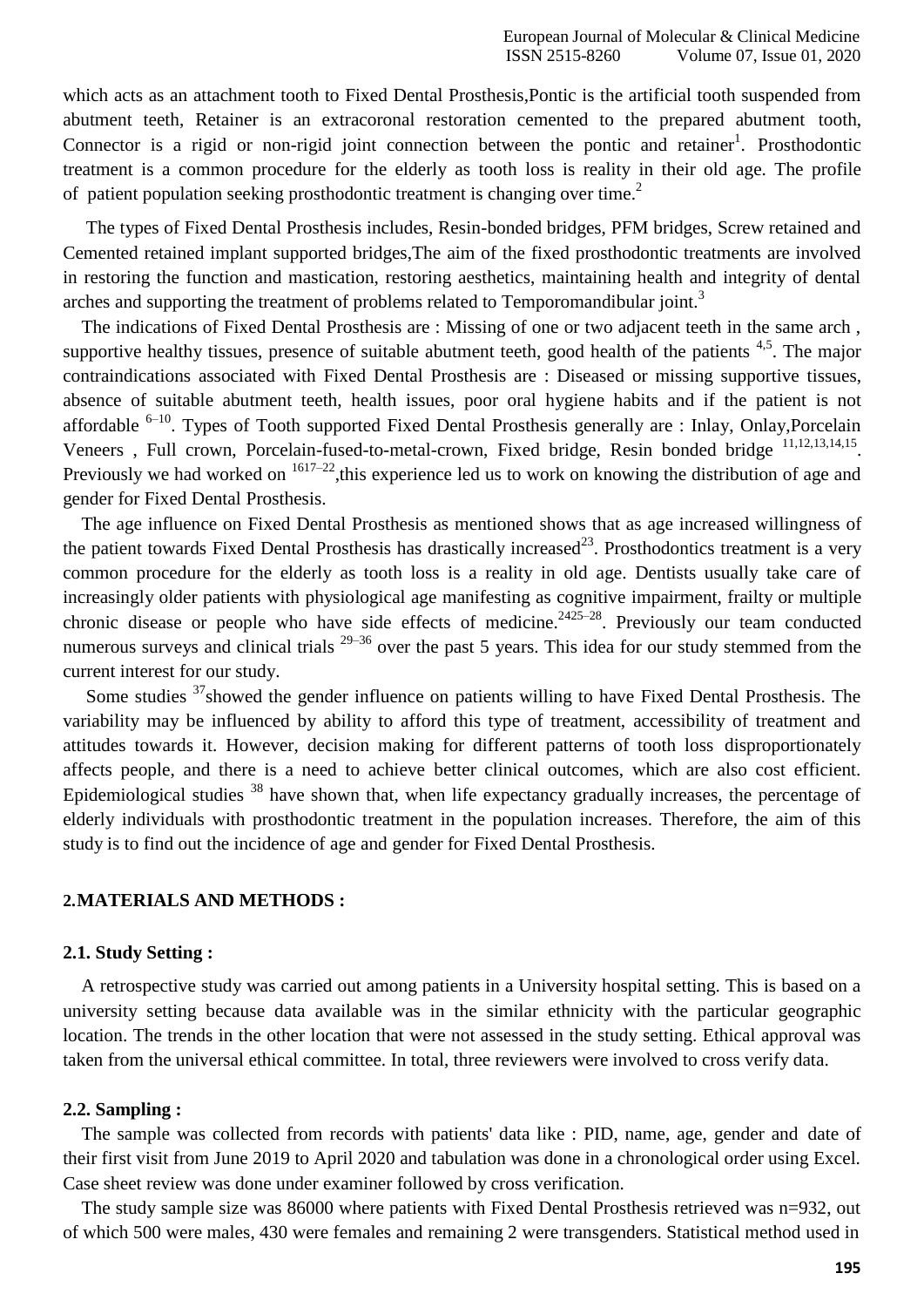this study was the Chi-Square test and the software was SPSS by IBM. Patients with a Fixed Dental Prosthesis were considered as dependent variables and their age and gender were considered as a definite variable. The type of analysis used was Correlation and association which is a descriptive type of data analysis.

# **3.RESULTS AND DISCUSSION:**

In the study, we observed people of age range 31-40years received FPD at a higher rate (34.05%) and people of 20-30 years (26.96%), >50years (20.62%), 41-50yrs (18.37%) which was lesser comparatively (Figure - 1 ). Males received FPD at a higher rate (53.60%) than females (46.19%) and transgenders (0.21%) (Figure-2). The association between the gender and age of patients who received FPD was done where in the age range of 20-30years, males(blue) received FPD at a higher rate (18.05%) than females (green) (8.70%) and transgenders (yellow) (0.21%). In the age range of 31-40 years 19.33% were males ( blue) and (14.72%) were females (green). In the age range 41-50years males (blue) were (7.63%) and females (green) (10.74%) which was higher. In the age range >50 years males (blue) were (8.59%) and females (green) were (12.03%). The prevalence rate of Fixed Dental Prosthesis was found to be 1% since out of 86,000 patients visited dental college 932 patients had Fixed Dental Prosthesis.



Figure-1 shows the bar graph of distribution of age among people who were delivered with FPD. The age group of patients were mentioned in X-axis which were categorized as 20-30years ,31-40years, 41-50years and >50years and the number of patients who were delivered with FPD were mentioned in Y-axis. Of these, people of age range 31-40years received FPD at a higher rate (34.05%) and people of 20-30 years (26.96%), >50years (20.62%), 41-50yrs (18.37%) lesser comparatively.



Figure-2 shows the bar graph of distribution of gender among patients who were delivered with FPD. Xaxis represents Gender and Y-axis represents the number of patients who were delivered with FPD. Of this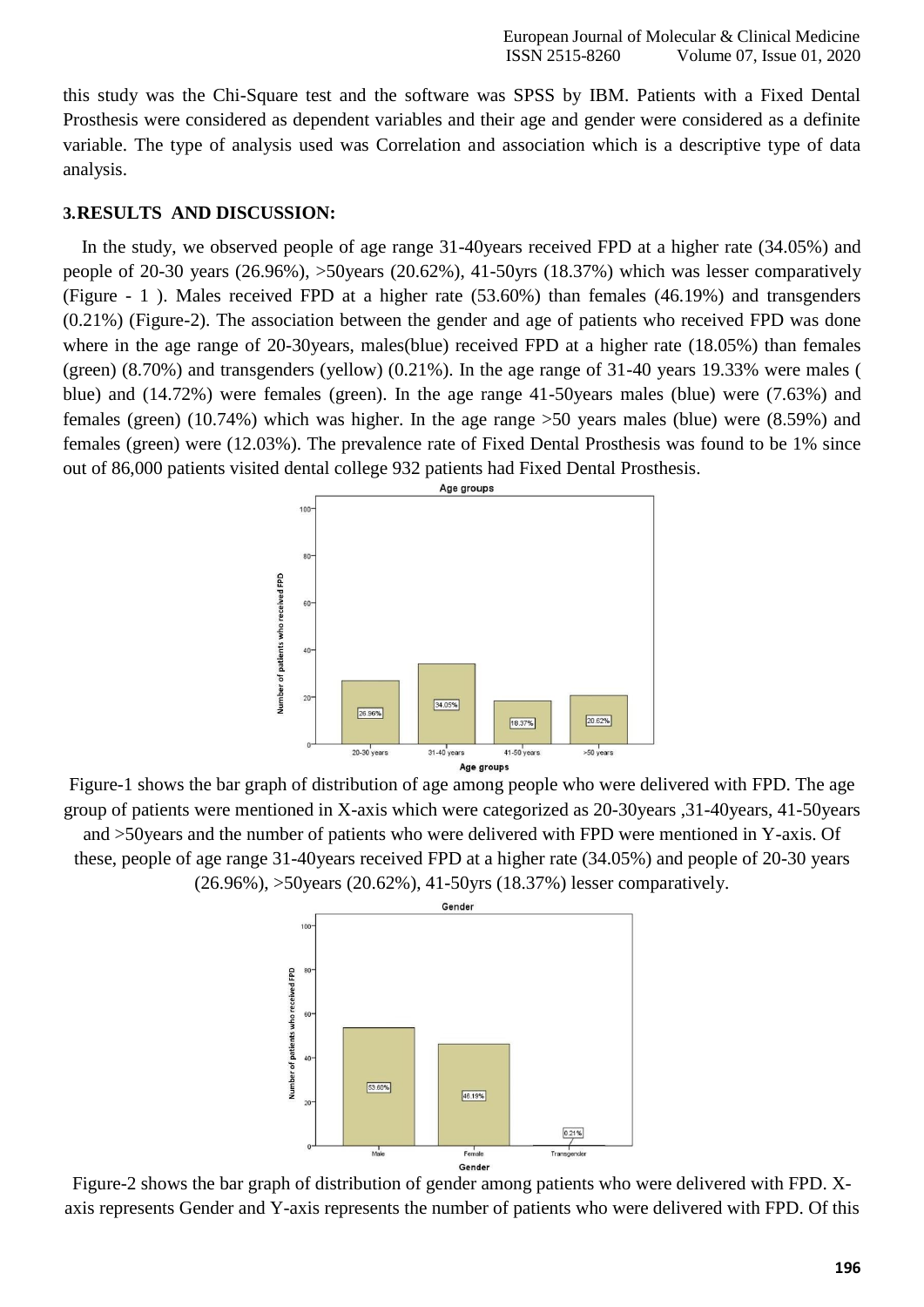Males received FPD at a higher rate (53.60%), followed by females (46.19%) and transgenders (0.21%) which was lesser comparatively.



Figure-3 shows the bar graph representing the association between gender and age of patients who received Fixed partial denture (FPD) where X-axis represents the age association with gender and Y-axis represents the Percentage of patients received FPD. Males denoted in (blue), females in(green) and transgenders in (yellow) Males seem to receive FPD at a higher rate in 30-40years of age. *p*-value <0.05 (Chi-square value -  $46.955^{\text{a}}$ ; P-value : 0.000). Hence, it is statistically significant.

From the statistics performed, the distribution of age among people who were delivered FPD were categorized as 20-30years, 31-40years, 41-50years and >50years. Of this people of age range 31-40years received FPD at a higher rate (34.05%) and people of 20-30 years (26.96%), >50years (20.62%), 41-50yrs (18.37%) which was lesser comparatively (Figure-1). [Enabulele JE e](http://paperpile.com/b/eiZwGE/QhWk)t al.,<sup>[39](https://paperpile.com/c/eiZwGE/QhWk)</sup> agreed that younger people are more willing to replace their missing teeth with Fixed Dental Prosthesis (60%) when compared to the older adults (40%). [Hiltunen K e](http://paperpile.com/b/eiZwGE/ZfPF)t al.,<sup>[2](https://paperpile.com/c/eiZwGE/ZfPF)</sup> mentioned in his study that 83% of the total population ranging from 20-40years were more willing to get Fixed Dental Prosthesis than the elder age group (77%). [Glantz](http://paperpile.com/b/eiZwGE/guE9) [P-OJ e](http://paperpile.com/b/eiZwGE/guE9)t al.,<sup>[23](https://paperpile.com/c/eiZwGE/guE9)</sup> also supported our study stating higher willingness for Fixed Dental Prosthesis (88%) towards younger adults (20-30years) than the elder ones (30-65years). There was no probable opposing studies regarding willingness of Fixed Dental Prosthesis towards older adults.

The distribution of gender among patients who were delivered with FPD showed that Males received FPD at a higher rate (53.60%) than females (46.19%) and transgenders (0.21%) which was lesser comparatively. [Douglass CW e](http://paperpile.com/b/eiZwGE/Tq2F)t al., $40$  from his study found similar results stating higher male preferences (60%) for Fixed Dental Prosthesis compared to Females(40%). [Enabulele JE e](http://paperpile.com/b/eiZwGE/QhWk)t al., $^{39}$  $^{39}$  $^{39}$  opposed our study stating higher female preference for Fixed Dental Prosthesis because more female patients were concerned about aesthetics.

The association between the gender and age of patients who received FPD was done by Chi square test. The age range of 20-30years, males received FPD at a higher rate (18.05%) than females (8.70%) and transgenders (yellow) (0.21%). In the age range of 31-40 years 19.33% were males and (14.72%) were females (green). In the age range 41-50years males were (7.63%) and females (10.74%) which was higher. In the age range >50 years males (blue) were (8.59%) and females were (12.03%). Chi square test was done and association between age and gender of patients delivered with FPD was found to be statistically significant, since p-value <0.05 (Chi-square value -  $46.955^{\degree}$ ; P-value : 0.000)(Figure-3). [Dolan TA e](http://paperpile.com/b/eiZwGE/iEhK)t al.,<sup>[38](https://paperpile.com/c/eiZwGE/iEhK)</sup> agreed with our study that as age increased the willingness for Fixed Dental Prosthesis got decreased and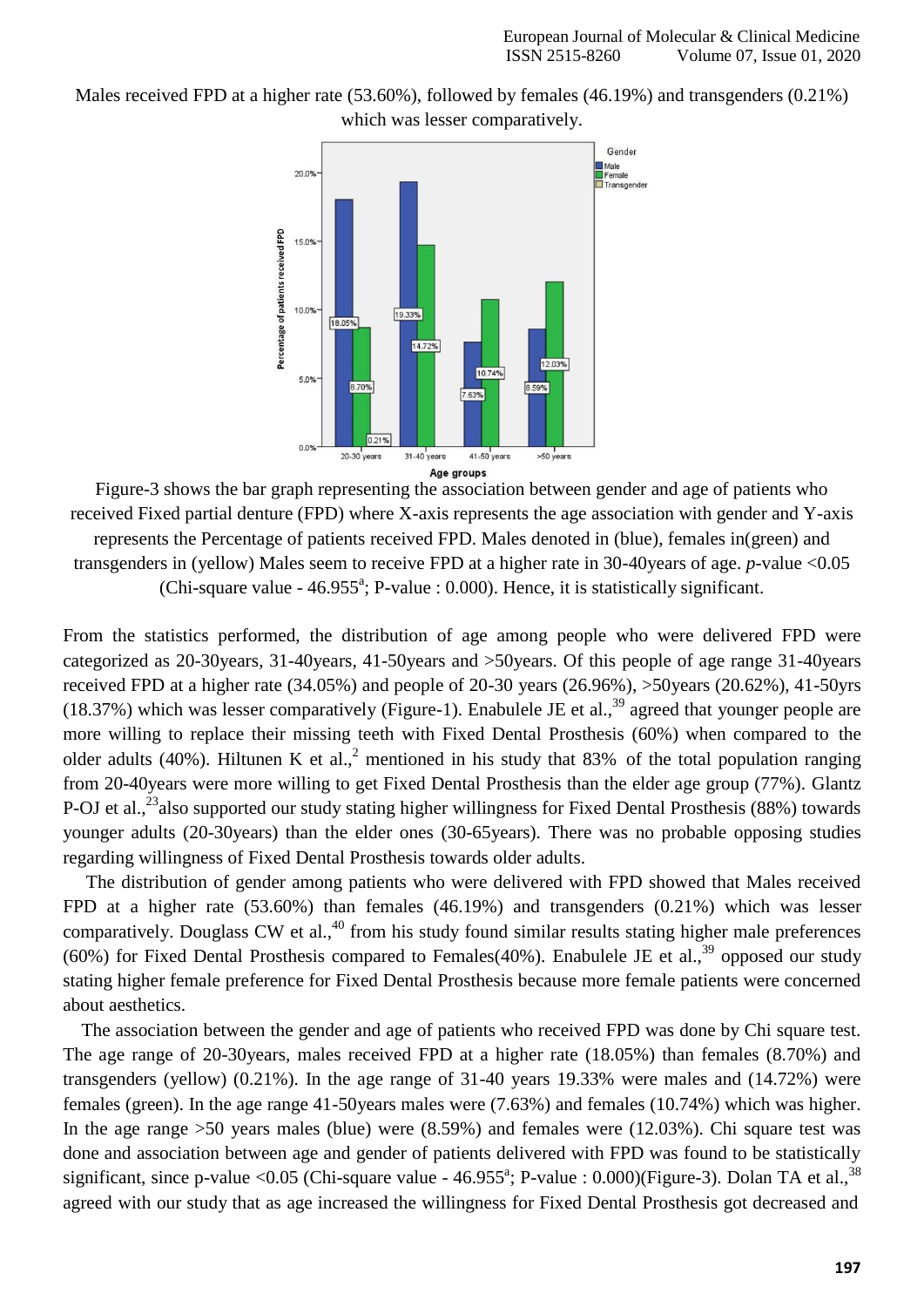it was seen highly preferable among males  $(p<0.05)$ . Since,  $P(<0.05)$  there was a higher statistical significance between the age and gender of patients who received FPD.

# **LIMITATIONS OF THE STUDY :**

The study was undertaken with a small sample size hence, it should be generated to a larger population. This altered response was obtained because of the absence of patients own perception which was affected by the time of calling, social factors.

## **FUTURE SCOPE :**

Study for a larger population should be done. For the diagnosis and treatment planning of Fixed Dental Prosthesis should be recorded.

## **4.CONCLUSION:**

Within the limits of the study, it was concluded that as age increases people show less preference for prosthetic restoration to replace missing teeth no matter what the reason, maybe. Steps to be taken to educate every possible patient about the various Fixed prosthesis available for the replacement and guide them towards selecting the best available option.

# **5.ACKNOWLEDGEMENT :**

I sincerely thank my Guide, Mentor, Department of Research & IT Saveetha Dental College and Hospitals,Saveetha Institute Medical and Technical Sciences, Saveetha University for making me complete the research work.

# **6.CONFLICT OF INTEREST :**

Nil

# **7.REFERENCES :**

[1] [Anusavice KJ. Standardizing failure, success, and survival decisions in clinical studies of ceramic and](http://paperpile.com/b/eiZwGE/m4RM) metal–ceramic fixed dental prostheses . Vol. 28, Dental [Materials. 2012. p. 102–11.](http://paperpile.com/b/eiZwGE/m4RM)

[2] Hiltunen K, Vehkalahti [MM, Mäntylä P. Is prosthodontic treatment age-dependent](http://paperpile.com/b/eiZwGE/ZfPF) in patients 60 years and older in Public Dental Services? . Vol. 42, Journal of Oral [Rehabilitation. 2015.](http://paperpile.com/b/eiZwGE/ZfPF) p. 454–9.

[3] [Walton TR. Making sense of complication reporting associated with fixed dental prostheses. Int J](http://paperpile.com/b/eiZwGE/YKNF) Prosthodont. 2014 [Mar;27\(2\):114–8.](http://paperpile.com/b/eiZwGE/YKNF)

[4] [Pjetursson BE, Brägger U, Lang NP, Zwahlen M. Comparison of survival and complication rates of](http://paperpile.com/b/eiZwGE/88cZ) tooth-supported fixed dental prostheses (FDPs) [and implant-supported FDPs and single crowns](http://paperpile.com/b/eiZwGE/88cZ) (SCs). Clin Oral Implants Res. 2007 Jun;18 [Suppl 3:97–113.](http://paperpile.com/b/eiZwGE/88cZ)

[5] [Brägger U, Hirt-Steiner S, Schnell N, Schmidlin K, Salvi GE, Pjetursson B, et al. Complication and](http://paperpile.com/b/eiZwGE/EPUU) [failure rates of fixed dental prostheses in patients treated for periodontal disease](http://paperpile.com/b/eiZwGE/EPUU) . Vol. 22, Clinical Oral Implants [Research. 2011.](http://paperpile.com/b/eiZwGE/EPUU) p. 70–7.

[6] [Sailer I, Makarov NA, Thoma DS, Zwahlen M, Pjetursson BE. All-ceramic or metal-ceramic tooth](http://paperpile.com/b/eiZwGE/DPq6)[supported fixed dental prostheses \(FDPs\)? A systematic review of the survival and complication rates. Part](http://paperpile.com/b/eiZwGE/DPq6) I: Single crowns (SCs) [. Vol. 31, Dental Materials. 2015.](http://paperpile.com/b/eiZwGE/DPq6) p. 603–23.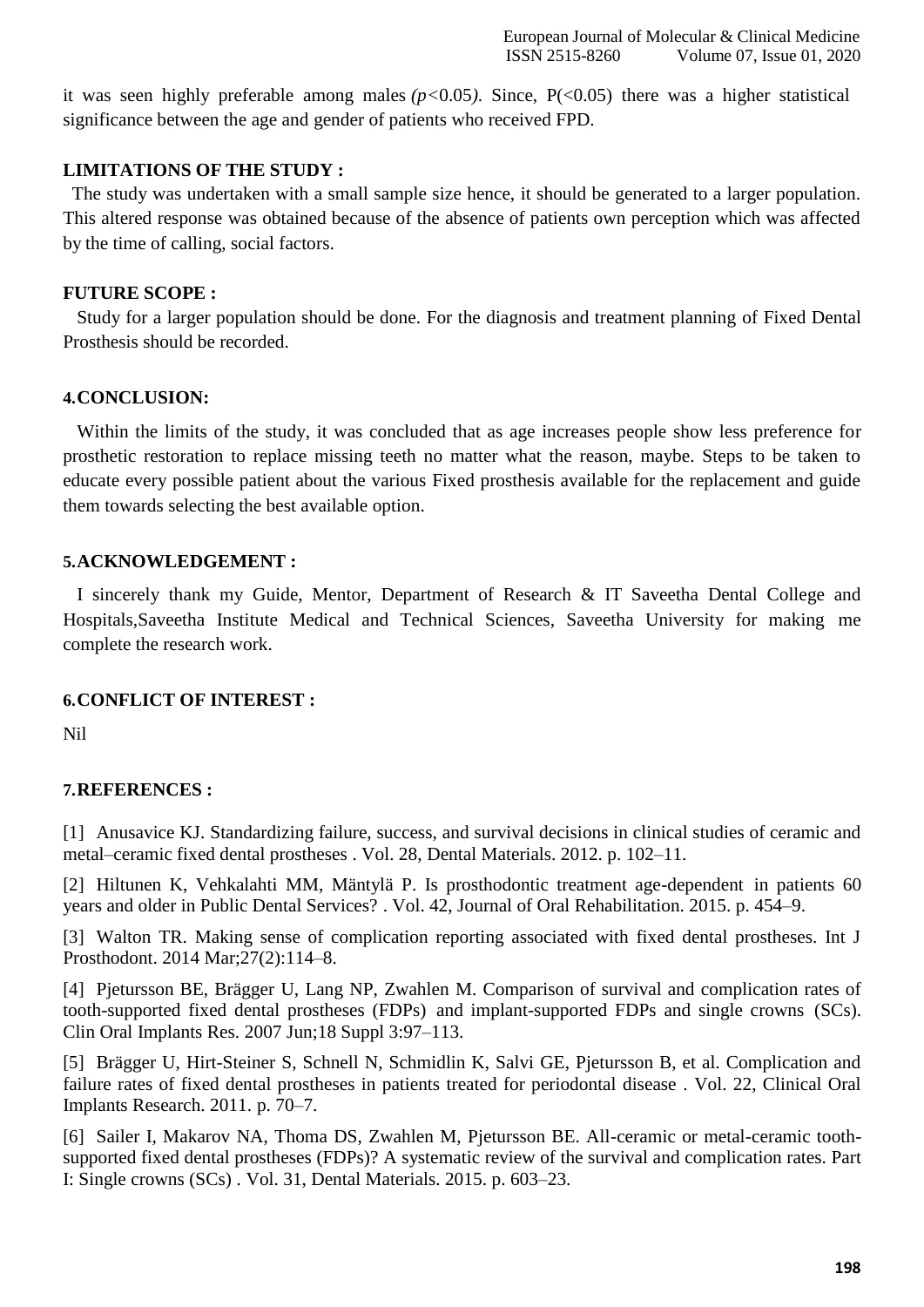[7] [Pjetursson BE, Sailer I, Makarov NA, Zwahlen M, Thoma DS. All-ceramic or metal-ceramic tooth](http://paperpile.com/b/eiZwGE/RQVB)[supported fixed dental prostheses \(FDPs\)? A systematic review of the survival and complication rates. Part](http://paperpile.com/b/eiZwGE/RQVB) II: Multiple-unit FDPs [. Vol. 31, Dental Materials. 2015. p. 624–39.](http://paperpile.com/b/eiZwGE/RQVB)

[8] [Pjetursson BE, Sailer I, Makarov NA, Zwahlen M, Thoma DS. Corrigendum to "All-ceramic or](http://paperpile.com/b/eiZwGE/whpW) [metal-ceramic tooth-supported fixed dental prostheses \(FDPs\)? A systematic review of the survival and](http://paperpile.com/b/eiZwGE/whpW) [complication rates. Part II: Multiple-unit FDPs" \[Dental Materials 31 \(6\) \(2015\) 624–639\]. Vol. 33, Dental](http://paperpile.com/b/eiZwGE/whpW) Materials. [2017. p. e48–51.](http://paperpile.com/b/eiZwGE/whpW)

[9] Sailer I, Pjetursson BE, Zwahlen M, [Hämmerle](http://paperpile.com/b/eiZwGE/jyMD) CHF. A systematic review of the survival and complication rates of all-ceramic and metal-ceramic [reconstructions](http://paperpile.com/b/eiZwGE/jyMD) after an observation period of at least 3 years. Part II: fixed dental prostheses . Vol. 18, Clinical Oral Implants [Research. 2007.](http://paperpile.com/b/eiZwGE/jyMD) p. 86–96.

[10] [Sailer I, Makarov NA, Thoma DS, Zwahlen M, Pjetursson BE. Corrigendum to "All-ceramic or](http://paperpile.com/b/eiZwGE/eZmG) metal-ceramic tooth- [supported fixed dental prostheses \(FDPs\)? A systematic review of the survival and](http://paperpile.com/b/eiZwGE/eZmG) [complication rates. Part I: Single crowns \(SCs\)" \[Dental](http://paperpile.com/b/eiZwGE/eZmG) Materials 31 (6) (2015) 603–623] . Vol. 32, Dental [Materials. 2016. p. e389–90.](http://paperpile.com/b/eiZwGE/eZmG)

[11] Borg P, Puryer [J, McNally L, O'Sullivan D. The Overall Survival, Complication-Free Survival,](http://paperpile.com/b/eiZwGE/iFoj) [and Related Complications of Combined Tooth-Implant Fixed Partial Dentures: A Literature Review](http://paperpile.com/b/eiZwGE/iFoj) . [Vol. 4, Dentistry](http://paperpile.com/b/eiZwGE/iFoj) Journal. 2016. p. 15.

[12] [Influence of tooth mobility on critical stresses in all-ceramic inlay-retained fixed dental prostheses:](http://paperpile.com/b/eiZwGE/3t3y) A finite element study . Vol. 108, The [Journal of Prosthetic](http://paperpile.com/b/eiZwGE/3t3y) Dentistry. 2012. p. 195.

[13] [Stafford GL. Survival rates of short-span implant-supported cantilever fixed dental prostheses](http://paperpile.com/b/eiZwGE/6RpB) . Vol. 11, Evidence-Based [Dentistry. 2010. p. 50–1.](http://paperpile.com/b/eiZwGE/6RpB)

[14] [Heydecke G, Zwahlen M, Nicol A, Nisand D, Payer M, Renouard F, et al. What is the optimal](http://paperpile.com/b/eiZwGE/keut) [number of implants for fixed reconstructions: a systematic review. Clin Oral Implants Res. 2012 Oct;23](http://paperpile.com/b/eiZwGE/keut) [Suppl 6:217–28.](http://paperpile.com/b/eiZwGE/keut)

[15] [Sailer I, Hämmerle C. Zirconia Ceramic Single-Retainer Resin-Bonded Fixed Dental Prostheses](http://paperpile.com/b/eiZwGE/ciP6) [\(RBFDPs\) After 4 Years of Clinical Service: A Retrospective Clinical and Volumetric Study](http://paperpile.com/b/eiZwGE/ciP6) . Vol. 34, International Journal of Periodontics & Restorative [Dentistry. 2014. p. 333–43.](http://paperpile.com/b/eiZwGE/ciP6)

[16] [Jyothi S, Robin PK, Ganapathy D, Anandiselvaraj. Periodontal Health Status of Three Different](http://paperpile.com/b/eiZwGE/mgXY) Groups Wearing Temporary Partial Denture [. Vol. 10, Research Journal of Pharmacy and Technology.](http://paperpile.com/b/eiZwGE/mgXY) [2017. p. 4339.](http://paperpile.com/b/eiZwGE/mgXY)

[17] [Duraisamy R, Krishnan CS, Ramasubramanian H, Sampathkumar J, Mariappan S, Navarasampatti](http://paperpile.com/b/eiZwGE/pCHy) [Sivaprakasam A. Compatibility of Nonoriginal Abutments With Implants: Evaluation of Microgap at the](http://paperpile.com/b/eiZwGE/pCHy) [Implant-Abutment](http://paperpile.com/b/eiZwGE/pCHy) Interface, With Original and Nonoriginal Abutments. Implant Dent. 2019 [Jun;28\(3\):289–95.](http://paperpile.com/b/eiZwGE/pCHy)

[18] [Kannan A, Venugopalan S. A systematic review on the effect of use of impregnated retraction](http://paperpile.com/b/eiZwGE/NlD8) cords on gingiva . Vol. [11, Research Journal of Pharmacy](http://paperpile.com/b/eiZwGE/NlD8) and Technology. 2018. p. 2121.

[19] Ashok V, [Nallaswamy](http://paperpile.com/b/eiZwGE/STHg) D, Benazir Begum S, Nesappan T. Lip Bumper Prosthesis for an Acromegaly Patient: A Clinical Report. J Indian Prosthodont [Soc. 2014 Dec;14\(Suppl](http://paperpile.com/b/eiZwGE/STHg) 1):279–82.

[20] [Ashok V, Suvitha S. Awareness of all ceramic restoration](http://paperpile.com/b/eiZwGE/YVv2) in rural populations. Vol. 9, Research Journal of Pharmacy and [Technology. 2016. p. 1691.](http://paperpile.com/b/eiZwGE/YVv2)

[21] [Venugopalan](http://paperpile.com/b/eiZwGE/hA9a) S, Ariga P, Aggarwal P, Viswanath A. Magnetically retained silicone facial prosthesis. Niger J [Clin Pract. 2014 Mar;17\(2\):260–4.](http://paperpile.com/b/eiZwGE/hA9a)

[22] Ganapathy DM, Kannan A, [Venugopalan](http://paperpile.com/b/eiZwGE/9pF0) S. Effect of Coated Surfaces influencing Screw [Loosening in Implants: A Systematic Review and Meta-analysis](http://paperpile.com/b/eiZwGE/9pF0) . Vol. 8, World Journal of Dentistry. [2017. p. 496–502.](http://paperpile.com/b/eiZwGE/9pF0)

[23] Glantz [P-OJ, Niler K. Patient age and long term survival of fixed prosthodontics](http://paperpile.com/b/eiZwGE/guE9) . Vol. 10, [Gerodontology.](http://paperpile.com/b/eiZwGE/guE9) 1993. p. 33–9.